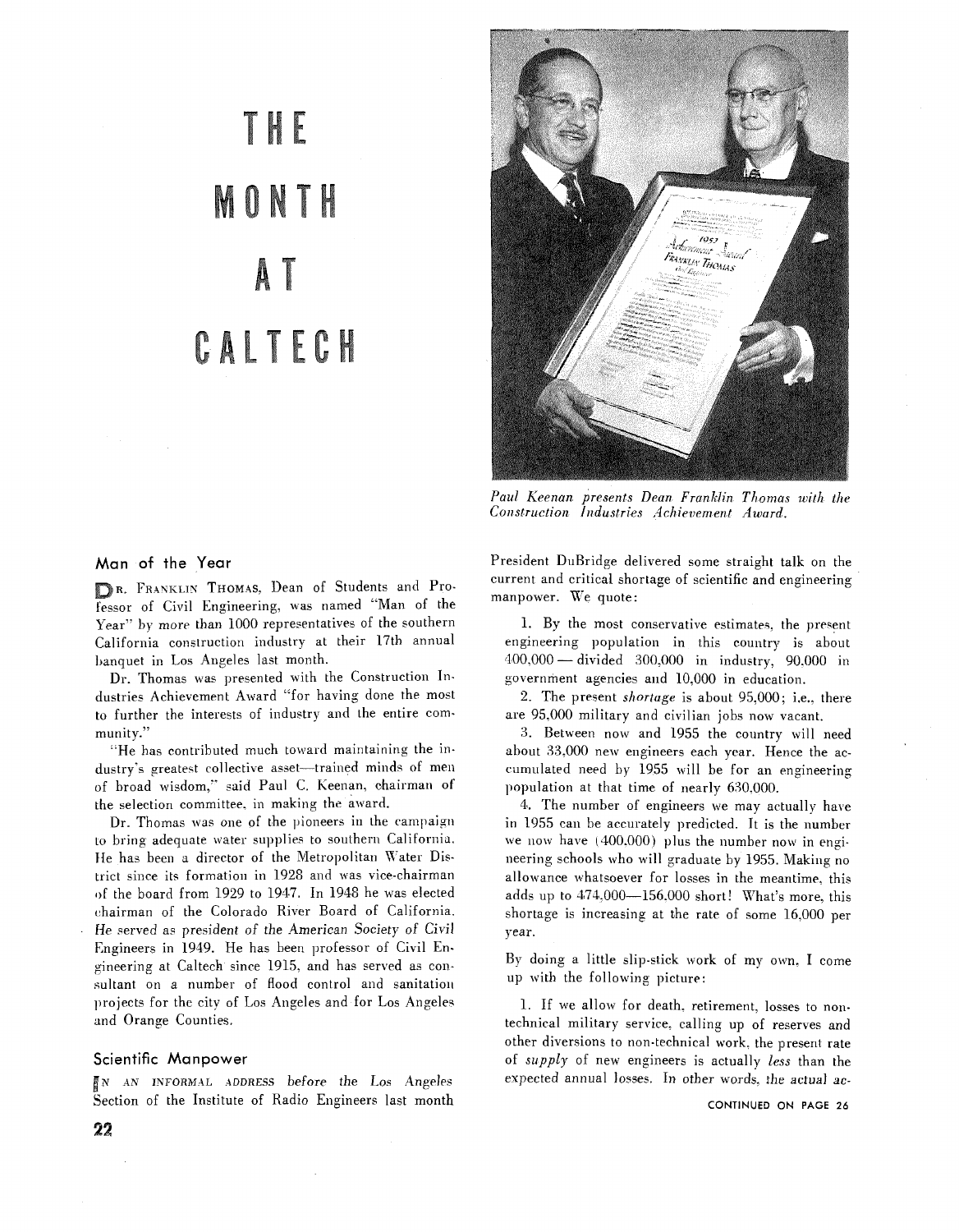tive engineering population in 1955 will be smaller than what we haxe today. In fact it will be 20.000 less (380,000 as compared to  $400,000$ ). We are thus losing ground at the rate of 5.000 per year.

2. But the anticipated needs have also been grossly underestimated. The technical requirements of the new 1.5 billion dollar a year program of military development (three times larger than 1950) have only begun to be felt. The military production program is rapidly climbing. The Atomic Energy Commission has been instructed to initiate a vast 5 billion dollar program of expansion. These national security programs alone could easily demand 30.000 more engineers a year for the next four years. Thus it could easily be true that by 1955 the number of engineers actually needed will be nearly 700,000. And we will actually have less than 400,000.

It is this potential shortage of *300.000.* plus the fact that we are actually losing ground rather than gaining each year. that really represents the true dimensions of our problem, in my opinion.

But the numerical shortage is only a symptom of a deeper ailment. We as a nation have grown dependent on scientists and engineers and we don't know it and refuse to admit it. So. with one hand we appropriate billions of dollars for work that only scientists and engineers can do, and with the other hand we slap them in the face and accuse them of causing all the world's ills—which we then call on them to help cure. As a symptom of all this. the House of Representatives the other day slashed the budget of the National Science Foundation by  $77\%$ . This is the one agency of government set up to produce more scientists and engineers and to produce rather than consume basic knowledge.

Are we then wholly helpless to do anything about this crisis'? I suggest three things:

1. We can expose this nonsense about technology being the cawe of the world's ills. about scientists being unconcerned about human welfare. We can let it be known that human welfare is the major goal for all of us and that we as scientists and engineers stand ready to join hands with all men of good will everywhere to advance that goal. And we have been *doing* it!

2. We can carry this same message to high school students-initiate an information campaign to tell high school students and teachers that the field of science and engineering offers great and exciting challenges for the future; that scientists and engineers can be. and for the most part *are.* good citizens too. We can tell them that the best citizen is the useful citizen. the one who is using his talents to their fullest. We can invite these kids to visit our plants and factories and laboratories and show them how exciting science and technology can be.

**3.** Finally I"J like to suggest something very definite we can do right here in southern California. Let us say that southern California industry is going to need 100 engineers more each year than are now in sight. I11 choose a modest number LO avoid scaring you!) Why shouldn't the engineering societies get together and raise, by industrial contributions. a scholarship fund to send to engineering schools each year 100 boys who can not go without financial help. or for whom a financial incentive would turn the trick. For 200.000 a year one could offer 100 four-year scholarships averaging  $$2000$  each- $$500$  a year-to the 100 most promising applicants. And my guess is that for . each winner about **3** to 5 others would have their interest sufficiently aroused by the contest so that they would find other sources of funds and go to college anyway. If we in southern California started such an enterprise it might be copied in other areas. If properly promoted, such scholarship funds might well help to reverse the tide of declining interest in science and engineering- would make the voice of the scientist and engineer heard again-and eventually help to avert a real national calamity.

## Van Maanen **Fellowship**

THE INSTITUTE last month announced the establishment of a graduate fellowship in astronomy as a permanent memorial to Dr. Adriaan van Maanen. Mount Wilson astronomer from 1912 until his death in 1946. Fellowships will be awarded every other year, on recommendation of the Institute's Observatory Committee.

Dr. van Maanen founded the Students' Fund. Inc. in 1927. as a revolving loan fund to aid promising students. He administered its business almost single-handed until 1940, and solicited subscriptions from prominent citizens in Pasadena and Los Angeles. After his death the directors of the corporation renamed it the Van Maanen Fund, Inc. When the corporation was dissolved recently its assets—amounting to about \$15,000—were presented to Caltech. making possible the establishment of the new graduate fellowships.

#### Clayton **Lecture**

R. ROBERT T. KNAPP, Professor of Hydraulic Engineering. is to deliver the annual James Clayton lecture before the Institution of Mechanical Engineers. meeting in London. England. on April 18.

Dr. Knapp will speak on "Cavitation Mechanics and Its Relation to the Design of Hydraulic Equipment." and will repeat the lecture at another Institution meeting in Edinburgh on April 21.

The Institution. founded in 1847 for the advancement of knowledge in mechanical engineering. is similar to the American Society of Mechanical Engineers. It honors distinguished engineers and scientists throughout the world by inviting them to deliver the Clayton lecture.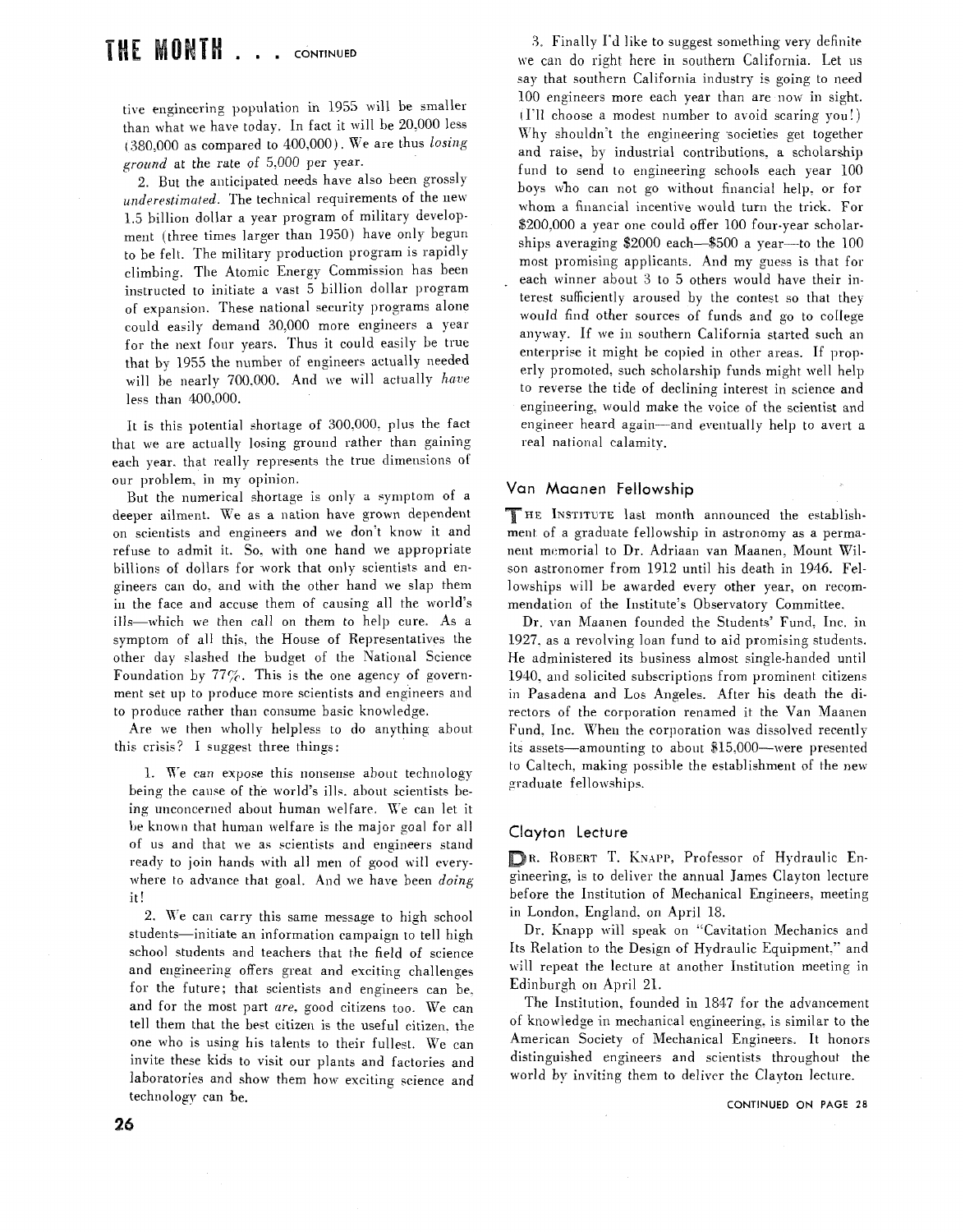# THE MONTH . . . CONTINUED

While he's in Great Britain Dr. Knapp will visit the Admiralty hydraulics laboratories and the Universities of Wales and Cambridge-and before he comes back to Caltech he'll tour hydrodynamics laboratories and facilities in Zurich. Madrid. Paris and Grenoble.

# Combatting Communism

NINE SOUTHERN CALIFORNIA colleges and universities last month instituted a concerted program to combat v~Communist infiltration"' in their schools. Meeting under the leadership of the State Senate Committee on Un-American Activities. the presidents and other officials of Caltech. the University of California. Claremont. Scripps. Occidental. Redlands. Loyola, Pomona. Whittier. and the University of Southern California, unanimously agreed to appoint one person at each school to serve as a liaison between the school and the committee in ascertaining what Communist activity exists on each campus.

"It is the first time in the United States that such a plan has been attempted," said Senator Hugh M. Burns. chairman of the State Senate Committee on Un-American Activities. who plans soon to call together the presidents of the northern California colleges and universities for a similar purpose.

#### Economy Run

CALTECH STUDENTS did such a good job on last year's Mobilgas Economy Run that they're going to act as official American Automobile Association observers again on the 1952 run. which starts on April 14.

The Economy Run is a test conducted under the aus-



Peter Kyropoulos, Assistant Professor of Mechanical *Engineering, (center), explains operation of electronic*  wheel balancer which will be used to test cars participating in 1952 Economy Run.

pices of the AAA to determine the performance and gas consumption of stock autos manufactured in the United States.

Forty-five Caltech students have been chosen (out of 100 applicants) to go on the 1952 Run. Each student's application has had to be checked and approved by the Dean. because this year's Run viill be a long trip to Sun Valley. which will keep students away from classes for a week. For the past month the student-observers have been making trial runs with the test cars to familiarize themselves with their job. At the start of the run each man will be assigned to a particular car. and will be reassigned at each overnight stop.

Because every effort is made to see that the contest reflects the conditions under which the average motorist drives. the observer must watch carefully to see that no special advantages accrue to the driver, who, while a nonprofessional. is admittedly an expert.

Some 60 different places on each car are sealed and only an AAA official may break one of these seals. Whenever a seal is broken the observer "must not leave the car or take his eyes from the unsealed part until it is resealed," according to the regulations. He must be the last to leave the car and before doing so he must lock all windows. doors. and the trunk compartment and kezp the keys on his person.

#### Ford Fellowship

R. GEORGE K. TANHAM. Assistant Professor of History, is one of 246 college teachers awarded 1952-53 fellowships by the Ford Foundation's Fund for Advancemeni of Education. Initiated last year. these faculty fellowships are "hased on the belief that a year devoted to study, research, observation or experiment will renew and enrich the intellectual lives of the recipients of the awards and help them to become better teachers of undergraduates.'

Dr. Tanham plans to spend his year studying military history at the University of Chicago. the War College in Washington, D. C., and Princeton University-and to spend the remaining time doing general cultural reading at Oxford University in England.

During Dr. Tanhani's absence. Dr. John Weir. Associate in Psychology. will serve as acting Master of Student Houses at the Institute.

#### Government Suit

**II. S. ATTORNEY GENERAL J. Howard McGrath brought** suit against Caltech last month. alleging that it was. of all things. "hindering national defense."

The Institute. however. was merely one of a number of defendants named in the action. which was aimed at all landowners along the Santa Margarita River in San Diego County, and is intended to adjudicate water rights in the area. Federal officials have apparently sponsored the action 30 that the future water supply for Camp

CONTINUED ON PAGE 32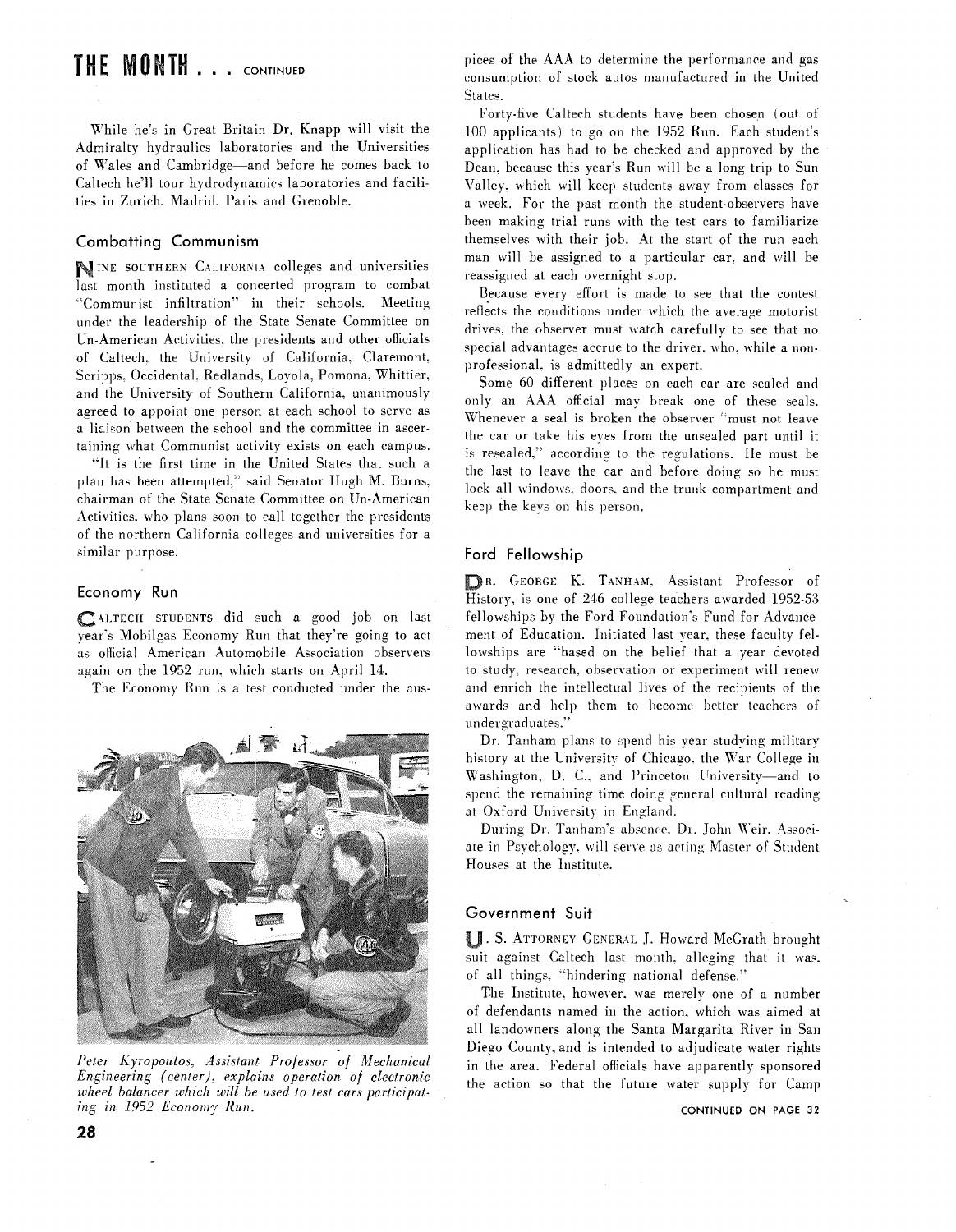

When the manufacturer of this microprojector wanted to provide a means of focusing the microscope from control knobs mounted 4 feet away, **he** used S.S.White flexible shafts. No other method offered the same simplicity and economy. As for sensitivity, the flexible shafts fully satisfied all requirements, because they are engineered and built to provide smooth, easy control over distances of 50 feet or more.

\* \* \* \* Many of the problems you'll face in industry will involve the application of power drives and remote control with the emphasis on low cost. That's why it will pay you to become familiar with S.S.White flexible shafts, because these "Metal Muscles"@ represent the low-cost way to *transmit* power and remote control.

## **SEND FOR THIS FREE** FLEXIBLE SHAFT BOOKLET...

**Bulletin 5008 contains basic flexible shaft data and facts and shows how to select and apply flexible shafts. Write for a copy.** 





# **THE MONTH....** CONTINUED

Pendleton. the big Marine base at Oceanside. Calif.. can be settled.

Caltech comes into this picture through its Palomar Observatory. Though this is miles away from the Santa Margarita River it does fall, in part, in the Santa Margarita watershed. The government suit maintains that all water at the Observatory is the rightful property of Camp Pendleton-and, by diverting such water to its own use. the Institute is impeding the war effort.

In reply to the suit, the Institute's lawyers maintain that the only water available at Palomar is "that which falls in the form of rain or snow and that which issues from the ground in springs." They contend that the Institute has every right to use such water-and Camp Pendleton. 40 miles away from the Observatory, could hardly get much material benefit from the water in question.

# Honors and Awards

R. GEORGE **IK.** BEIDLE, chairman of the Institute's Biology Division, has been appointed to the National Science Foundation's Divisional Committee for the Biological Sciences. This committee is one of three established by the Foundation to serve it in an advisory capacity on questions concerning its activities in promoting and supporting basic research and education in the sciences.

BR. HARRISON S. BROWN, Professor of Geochemistry. last month received the American Chemical Society's Sl.000 award in pure chemistry-one of the highest honors in American chemistry-for outstanding contributions to our knowledge of the composition of meteorites. their significance relative to the age and origin of the solar system and the elements, and particularly for devising new and highly precise methods for determining the abundance of trace elements in these bodies.

( OBERT D. GRAI. director of the. Institute's Industrial Relations Section, has been elected first vice-president of the Pasadena Chamber of Commerce and Civic Association.

# Special Lectures

As VISITING PROFESSOR of Astrophysics, Dr. S. Chandrasekhar, of the Yerkes Observatory. will deliver six special lectures at the Institute in April.

A leading mathematical astrophysicist. Dr. Chandrasekhar's fields of interest include the internal constitution of stars. white dwarf stars and stellar atmospheres. He is largely responsible for introducing the aerodynamical theories of turbulence and convection into astronomy.

**CONTINUED ON PAGE 34**